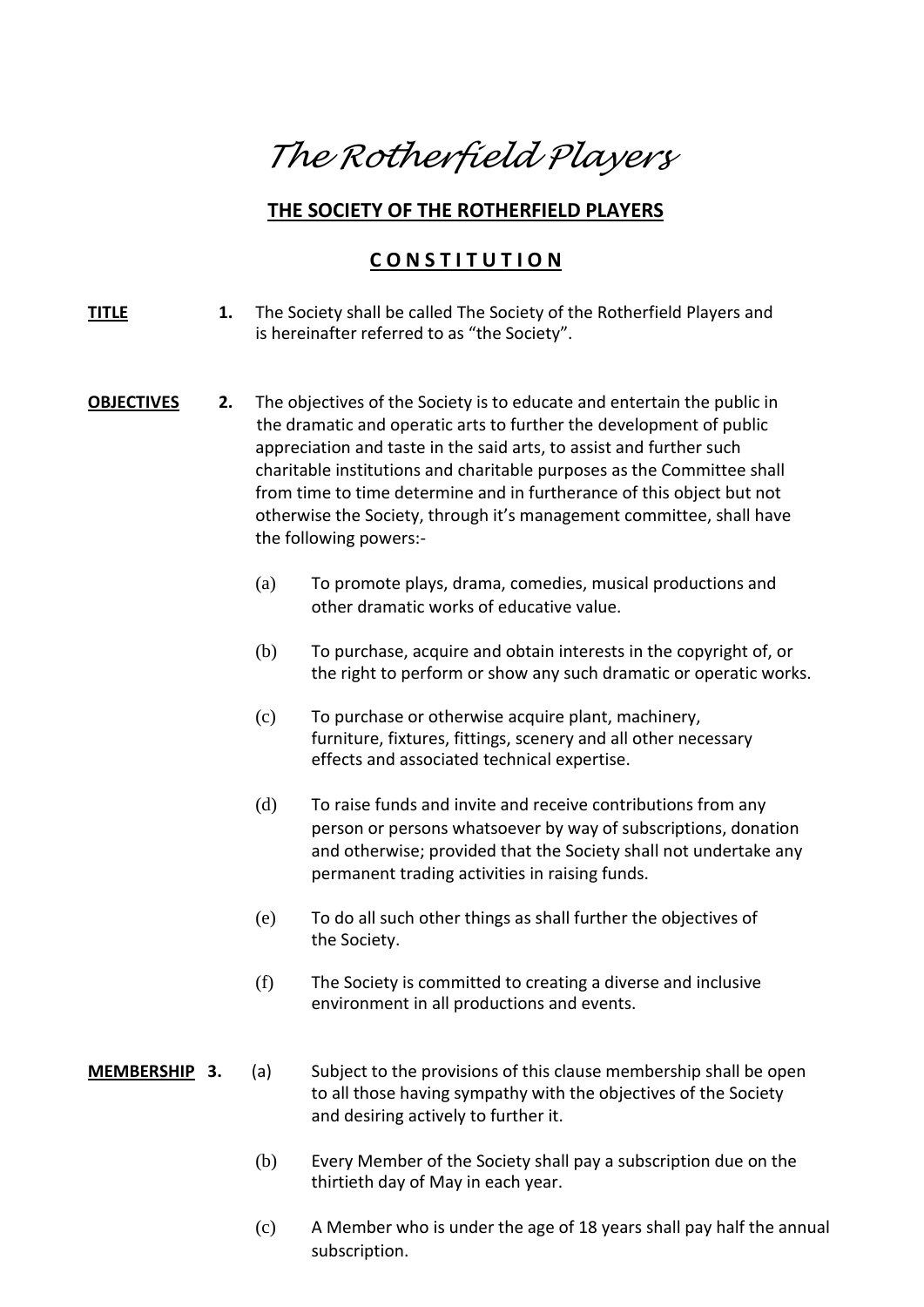| <b>MEMBERSHIP 3. cont.</b>        |    |     |                                                                                                                                                                                                                                                                                                                   |
|-----------------------------------|----|-----|-------------------------------------------------------------------------------------------------------------------------------------------------------------------------------------------------------------------------------------------------------------------------------------------------------------------|
|                                   |    | (d) | At the discretion of the committee, a Member who is over 18 but in<br>full time education shall pay half the annual subscription.                                                                                                                                                                                 |
|                                   |    | (e) | Applications for Membership shall be made in writing in a form to be<br>prescribed by the Committee.                                                                                                                                                                                                              |
|                                   |    | (f) | Any Member of the Society who in the opinion of the Committee has<br>persistently neglected the interests of the Society or whose conduct<br>the Committee considers likely to endanger the well being of the<br>Society may be suspended or expelled from the Society by the<br>unanimous vote of the Committee. |
|                                   |    | (g) | The Society in General Meeting shall have power to confer Life<br>Membership as a distinction for meritorious work for the Society or<br>for the drama and allied arts and subject to such conditions as the<br>Society may from time to time decide.                                                             |
| <b>FINANCIAL</b>                  | 4. | (a) | The funds of the Society shall be applied solely to the stated<br>objectives of the Society.                                                                                                                                                                                                                      |
|                                   |    | (b) | No Member of the Society shall receive payment directly or<br>indirectly for services to the Society or for other than<br>legitimate expenses incurred in its work.                                                                                                                                               |
| <b>FINANCIAL</b><br><b>YEAR</b>   | 5. |     | The financial year of the Society shall begin on the first day of April in<br>each year and end on the thirty-first day of March in the succeeding<br>year.                                                                                                                                                       |
| <b>GENERAL</b><br><u>MEETINGS</u> | 6. | (a) | An Annual General Meeting of the Society shall be held in the<br>month of May in each year or as soon thereafter as practicable.                                                                                                                                                                                  |
|                                   |    | (b) | At least fourteen days notice of any General Meeting stating the<br>business to be transacted at that Meeting shall be given to every<br>Member in writing and left at or posted to his last known<br>address.                                                                                                    |
|                                   |    | (c) | Only Members of the Society who were full members in the<br>preceding year shall be entitled to vote at a General<br>Meeting.                                                                                                                                                                                     |
|                                   |    | (d) | Five Members shall form a quorum at any General Meeting.                                                                                                                                                                                                                                                          |
|                                   |    | (e) | Subject to the provisions of clauses 10 and 11 hereof any<br>resolution at a General Meeting shall be decided by a simple<br>majority of the Members present and entitled to vote and in the<br>case of equality of votes the Chairman of the Meeting shall have a<br>second or casting vote.                     |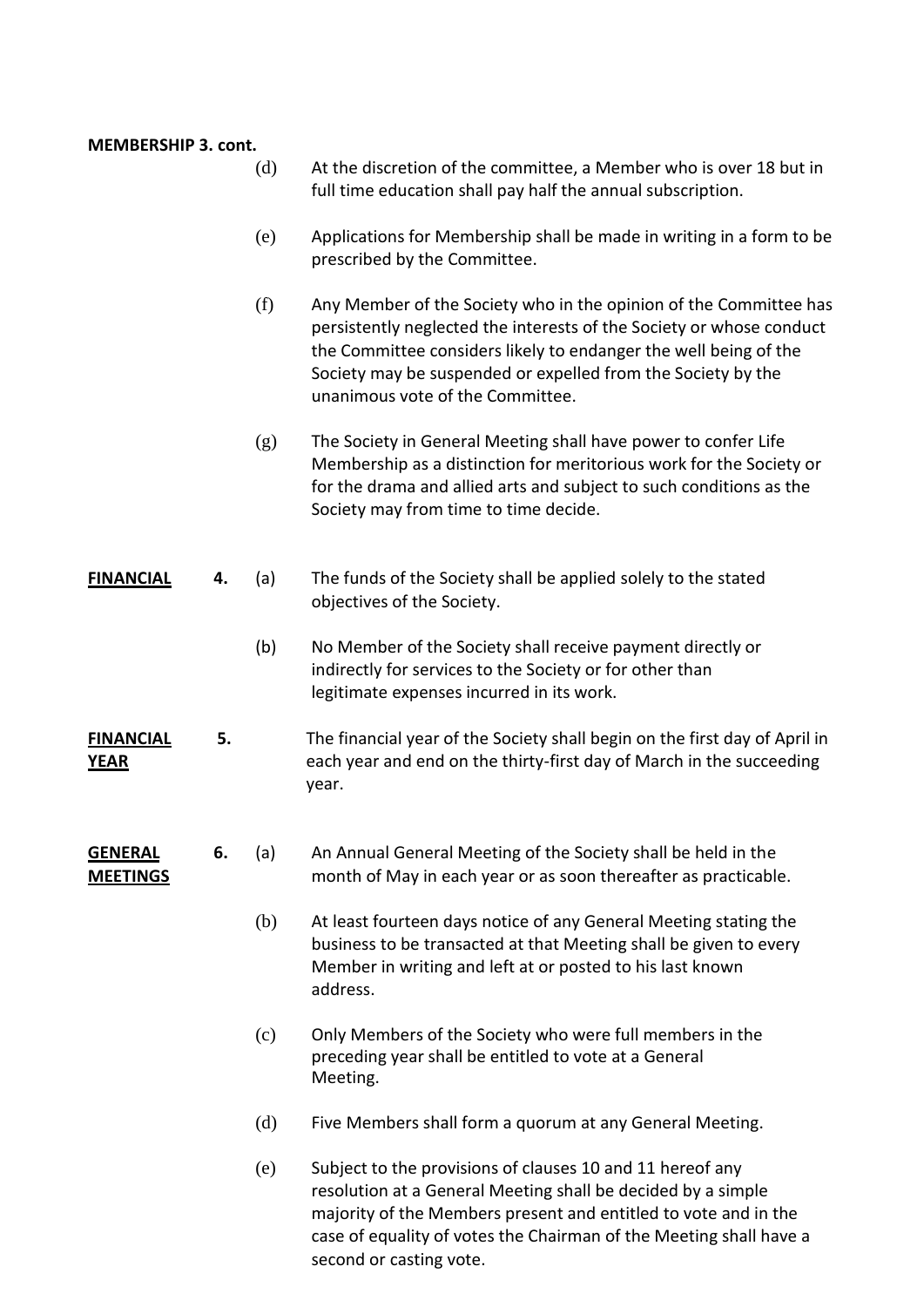### **GENERAL MEETINGS 6 cont.**

- (f) The business at every Annual General Meeting shall include:-
	- (i) The presentation of a Report of the Committee and of the audited Accounts for the preceding financial year.
	- (ii) The election of a Chairman of the Society.
	- (iii) The election of Officers.
	- (iv) The election of the Committee.

and may include:-

- (v) The election of a Patron, a President, Vice-President or Life Members.
- (g) The Chairman of the Society shall be Chairman of the Committee and shall preside at any General Meeting and Meeting of the Committee at which he is present. In his absence the Vice-Chairman shall take the chair at such Meetings. If neither Chairman nor the Vice-Chairman be present those present shall before any business is transacted appoint a Chairman of the Meeting.
- (h) The Chairman or Secretary of the Society may at any time at their discretion and at the request of ten Members shall within fourteen days call a Special General Meeting of the Society.
- **COMMITTEE 7.** (a) The Management of the Society shall be vested in the Committee which shall be composed of not more than ten and not less than five members, including the Officers of the Society.
	- (b) Until the first General Meeting of the Society to be held after the date of adoption of this Constitution the Committee and the Officers shall be the persons named in the Schedule hereto. At that and at all subsequent Annual General Meetings the Members of the committee and the Officers shall retire but shall be eligible for reelection.
	- (c) Three Members shall form a quorum at any Meeting of the Committee.
	- (d) Subject to the provisions of clause 3. sub-clause (g) hereof any resolution at a Committee Meeting shall be decided by a simple majority of the Members present and entitled to vote and in the case of equality of votes the Chairman of the Meeting shall have a second or casting vote.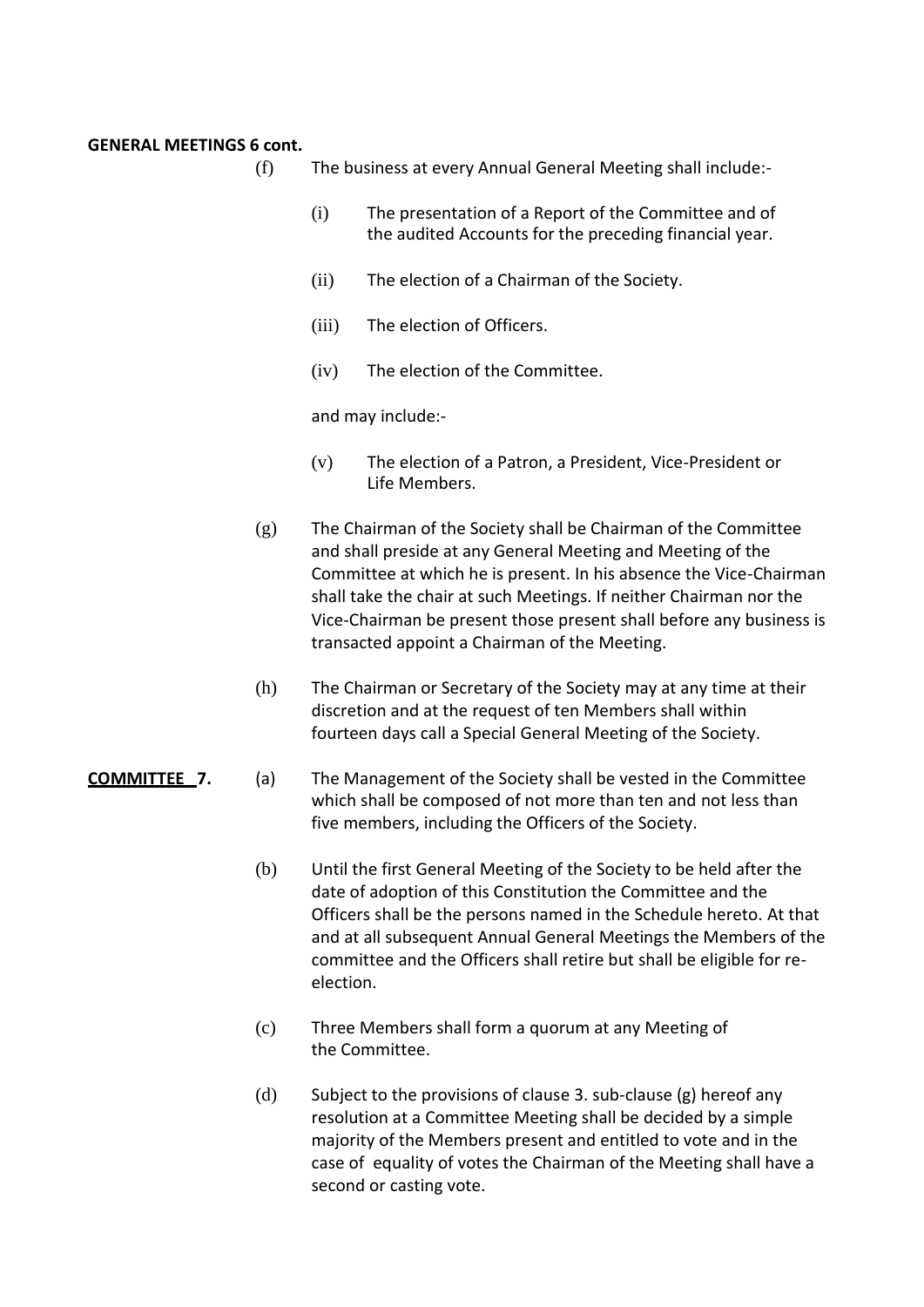### **COMMITTEE 7 cont.**

- (e) Without derogating from the generality of the power to manage the affairs of the Society conferred in sub-clause (a) hereof, the Committee shall have the following powers in furtherance of the objectives of the Society but not otherwise namely:-
	- (i) To expend the funds of the Society in such manner as it shall consider most beneficial for the purposes of the Society, and to invest in the name of the Society or in the names of Trustees, such part thereof as it may see fit, and to direct the sale or transposition of any such investments and to expend the proceeds of any such sale for the purposes of the Society.
	- (ii) To enter into contracts on behalf of the Society and to insure the Society's property.
	- (iii) To borrow money upon the security of any property of the Society.
	- (iv) To co-opt not more than three additional Members and to fill any vacancy occurring among the Officers of the Society.
	- (v) To appoint such sub-Committees as it may from time to time decide and to determine their powers and terms of reference and to delegate all or any of its powers to such sub-Committees excluding this power of delegation.
	- (vi) To appoint a Vice-Chairman of the Society and Assistant Officers.
	- (vii) To make regulations as to the management of the Society, and in particular as to:
		- a. The selection of works to be performed.
		- b. The appointment of a Production Team (e.g Director, Producer, Stage Manager and Choreographer).
		- c. The use of the Society's property by any person or body.
		- d. The conduct of any banking account in the name of the Society.
		- e. The summoning and conduct of meetings.
		- f. Subject to the provisions of clause 3. sub-clause (f) hereof, the expulsion of Members.
		- g. The duties of Officers and the keeping of records and books of account.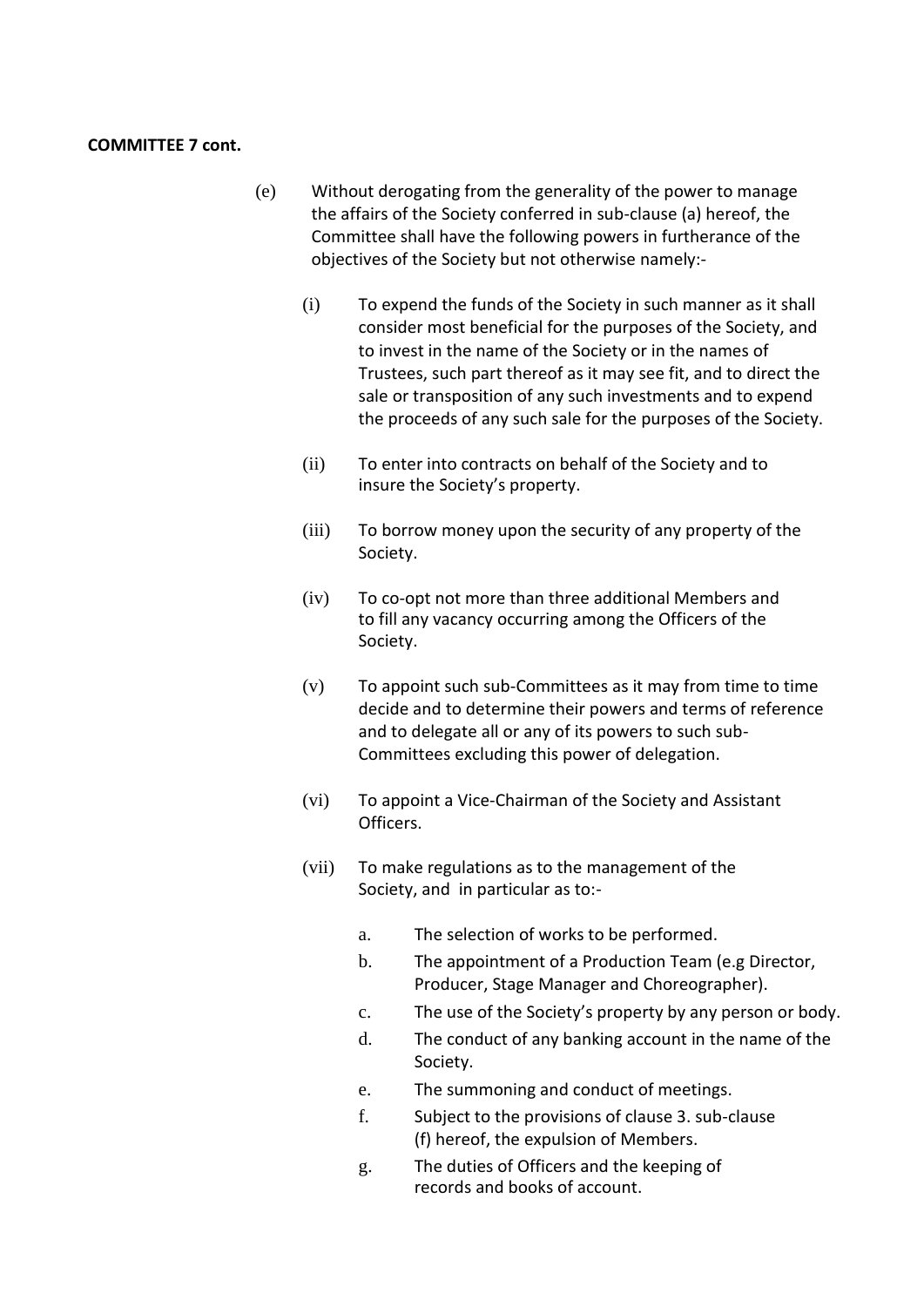| <b>OFFICERS</b> | 8. The Chairman of the Society, the Honorary Treasurer, the Honorary  |
|-----------------|-----------------------------------------------------------------------|
|                 | Secretary and the Honorary Marketing Manager shall be the Officers of |
|                 | the Society and as such shall be ex-officio Members of the Committee. |

**AFFILIATION 9.** The Society shall have power to affiliate with The National Operatic and Dramatic Association and with other organisations with charitable objectives similar to those of the Society.

# **ALTERATION 10.**

- 
- **TO** (a) No alteration of this Constitution shall be made except at General **CONSTITUTION** Meeting and in the Notice to Members calling such Meeting, there shall be included a resolution embodying such proposed alteration, which resolution shall only be carried by a majority of at least two thirds of the votes recorded thereon at the Meeting.
	- (b) No alteration may be made to clauses 2, 10 and 11 of this Constitution without the approval of the Charity Commission for England and Wales or other Authority having charitable jurisdiction from time to time.

# **REGULATORY 11. REQUIREMENTS**

- (a) Child Protection The Society maintains a child protection policy in line with UK legal requirements which aims to ensure the protection of all our members during all production and events. This includes:
	- i Appointment of a DBS approved Child Protection Officer.

 ii Following of all necessary parental and guardian approvals for all productions and events.

# (b) GDPR

 The Society shall maintain an up to date Data Protection policy in line with GDPR and UK DPA 1998 regulations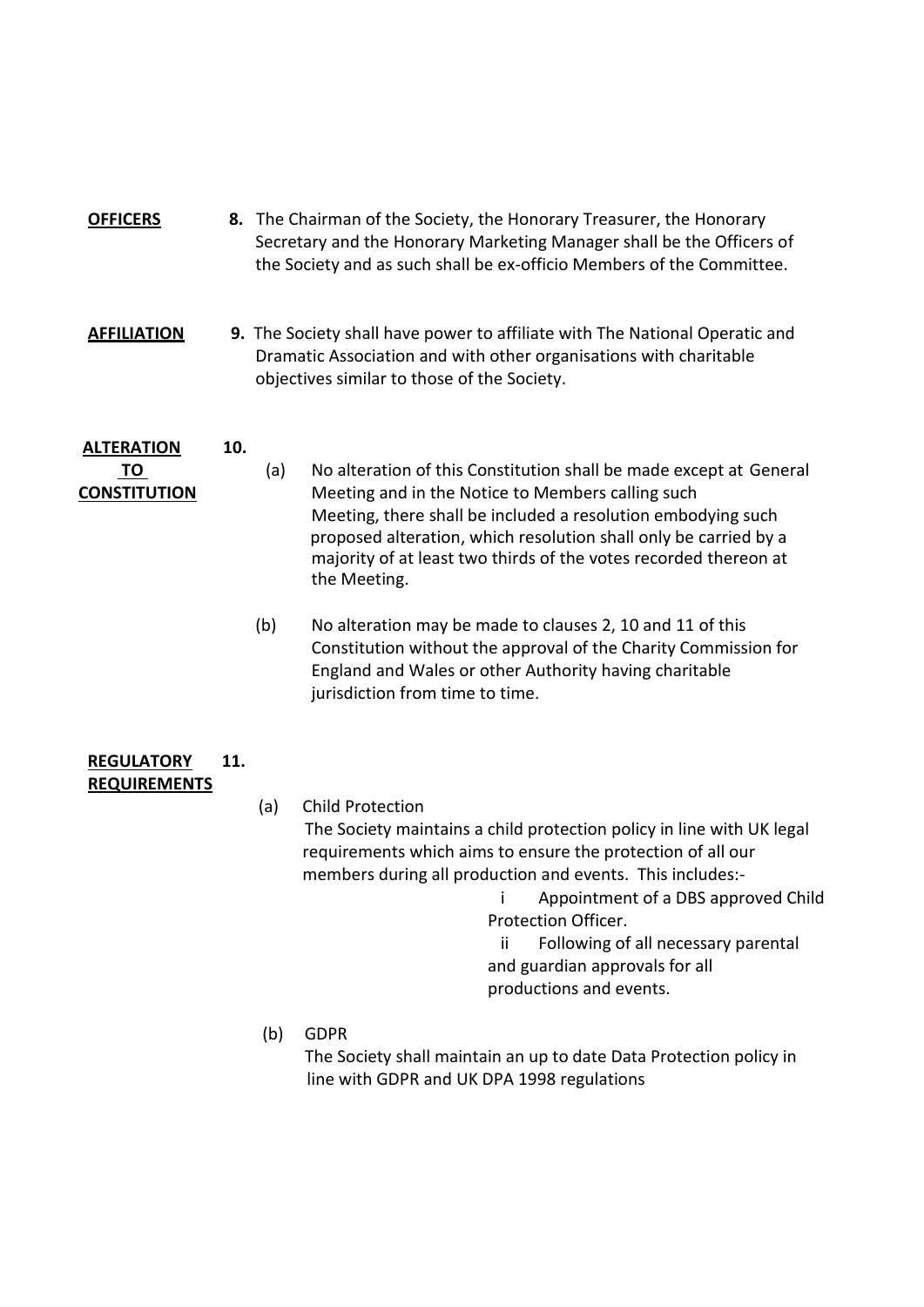**DISSOLUTION 12.** The Society shall only be dissolved by resolution passed be a majority of at least five sixths of the Members present and voting at a Special General Meeting called for the purpose of considering such dissolution. In the event of dissolution any balance of cash remaining in hand after the realisation of assets and payments of debts shall not be distributed among the Members of the Society but shall be applied for such charitable purposes similar to those of the Society or be paid, distributed or transferred to such charitable institutions or institution having objectives similar to the objectives of the Society as the Committee, with the consent of the meeting, shall determine and the said Charity Commission shall approve.

## **INTERPRETATION**

 **13.** In this Constitution the singular shall include the plural and vice versa and in the interpretation of the Constitution and of any Regulations it may make the decision of the Committee shall be final.